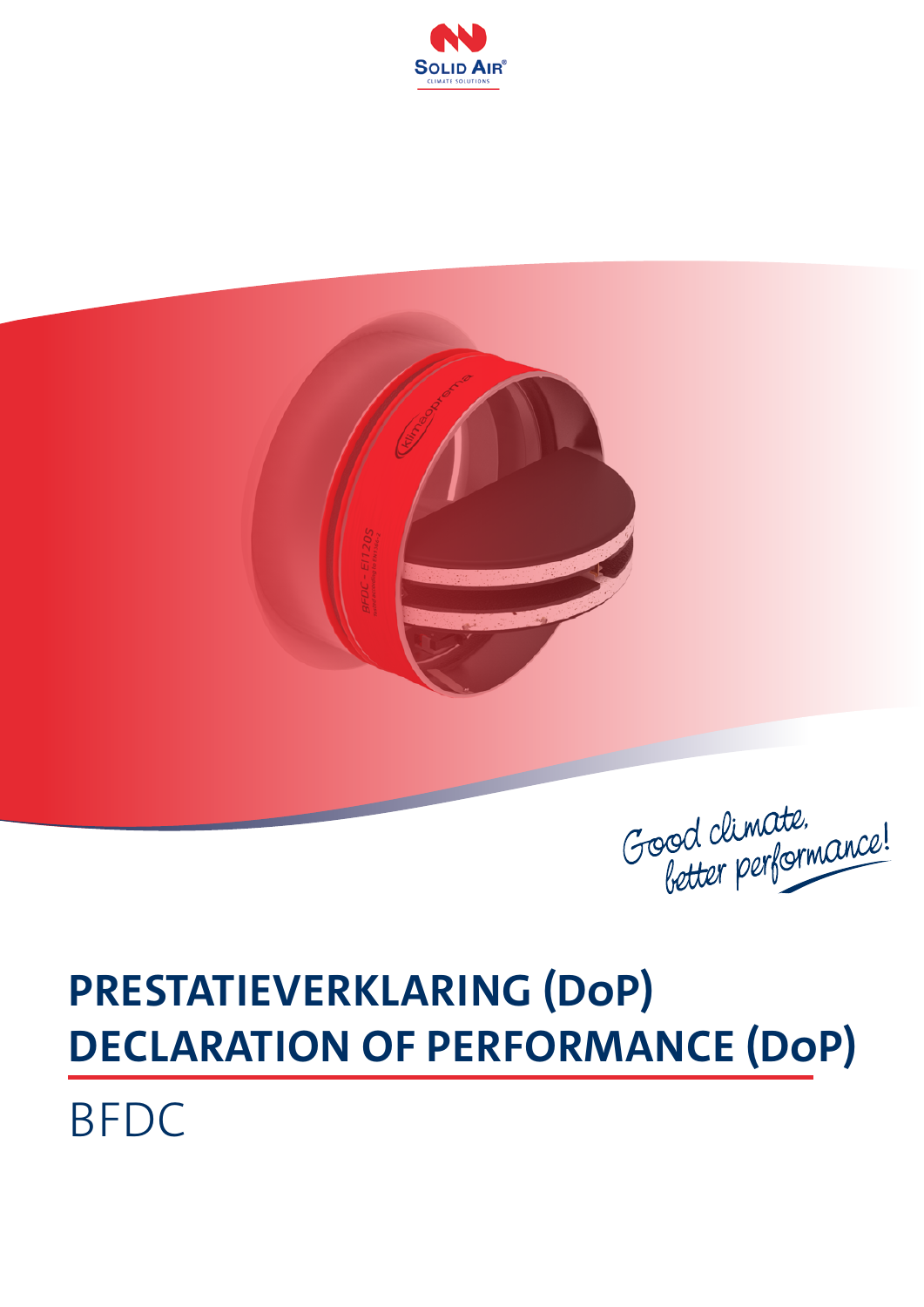

## **DECLARATION OF PERFORMANCE**

No: DoP 722/2019\_1\_EN

|                                                                      | 1. Unique identification code of the product-type:                  | Circular catridge fire damper                                                            |                                                                                                                                   |                                             |        |  |  |
|----------------------------------------------------------------------|---------------------------------------------------------------------|------------------------------------------------------------------------------------------|-----------------------------------------------------------------------------------------------------------------------------------|---------------------------------------------|--------|--|--|
|                                                                      | 2. Identification of the construction product:                      | <b>BFDC EI60S</b>                                                                        |                                                                                                                                   |                                             |        |  |  |
|                                                                      | 3. Intended use(s) of the construction product:                     |                                                                                          | Circular fire damper to be used in conjunction with fire separating elements to maintain fire compartments in HVAC installations. |                                             |        |  |  |
|                                                                      | 4. Name and contact address of the manufacturer:                    |                                                                                          | Klimaoprema d.d., Gradna 78A, 10430 Samobor                                                                                       |                                             |        |  |  |
| 5. Not applicable                                                    |                                                                     |                                                                                          |                                                                                                                                   |                                             |        |  |  |
| 6. System of assessment and verification of constancy of<br>System 1 |                                                                     |                                                                                          |                                                                                                                                   |                                             |        |  |  |
|                                                                      | performance of the construction proudct                             |                                                                                          |                                                                                                                                   |                                             |        |  |  |
|                                                                      | 7. In case of the declaration of performance concerning a           |                                                                                          | The notified body 2483 carried out the initial inspection of the manufacturing plant and of the factory                           |                                             |        |  |  |
|                                                                      | construction product covered by a harmonised standard:              |                                                                                          | production control as well as the continous surveillance, assessment and evaluation of factory production                         |                                             |        |  |  |
|                                                                      |                                                                     |                                                                                          | control under system 1 and issued the Certificate of constancy of performance 2483 - CPR - 10001                                  |                                             |        |  |  |
| 8. Not applicable                                                    |                                                                     |                                                                                          |                                                                                                                                   |                                             |        |  |  |
|                                                                      | 9. Declared performance according to EN 15650:                      |                                                                                          | (Fire resistance according to EN 1366-2 and classifications according to EN 13501-3)                                              |                                             |        |  |  |
| <b>Essential characteristics</b>                                     |                                                                     |                                                                                          |                                                                                                                                   | Performance                                 |        |  |  |
| Range                                                                | <b>Supporting construction</b>                                      | Supporting construction details                                                          | <b>Type of installation</b>                                                                                                       | <b>Classification</b>                       |        |  |  |
|                                                                      |                                                                     | Aerated concrete (≥550kg/m3) ≥100mm and                                                  | Gypsum plaster/Mortar                                                                                                             | EI 60 (ve i↔o)S (300 Pa)                    |        |  |  |
|                                                                      | Rigid wall                                                          | reinforced concrete (≥2200kg/m3) ≥100mm                                                  | WEICHSCHOTT                                                                                                                       | EI 60 (ve i $\leftrightarrow$ o)S (300 Pa)  |        |  |  |
|                                                                      |                                                                     |                                                                                          | Mineral wool + cover boards                                                                                                       | EI 60 (ve i $\leftrightarrow$ o)S (300 Pa)  |        |  |  |
| $\phi$ 100 - $\phi$ 200mm                                            |                                                                     | Plasterboard type 98/48 (GKB) ≥100mm                                                     | Mineral wool + cover boards                                                                                                       | EI 60 (ve i $\leftrightarrow$ o)S (300 Pa)  |        |  |  |
| (with and without                                                    |                                                                     |                                                                                          | Gypsum plaster/Mortar                                                                                                             | EI 60 (ve i $\leftrightarrow$ o)S (300 Pa)  |        |  |  |
| valve)                                                               |                                                                     | Plasterboard type 98/48 (GKF) ≥100mm                                                     | Mineral wool + cover boards                                                                                                       | EI 60 (ve i↔o)S (300 Pa)                    |        |  |  |
|                                                                      |                                                                     |                                                                                          | WEICHSCHOTT                                                                                                                       | EI 60 (ve i $\leftrightarrow$ o)S (300 Pa)  |        |  |  |
|                                                                      | Floor/ceiling                                                       | Aerated concrete (≥550kg/m3) ≥100mm and<br>reinforced concrete (≥2200kg/m3) ≥100mm       | Gypsum plaster/Mortar                                                                                                             | EI 60 (ho $i \leftrightarrow o$ )S (300 Pa) |        |  |  |
| Type of installation: built in, 0-360°                               | 赵                                                                   |                                                                                          |                                                                                                                                   |                                             |        |  |  |
|                                                                      | Nominal activation conditions/sensitivity according to ISO 10294-4: |                                                                                          |                                                                                                                                   | Passed                                      | ó<br>ш |  |  |
|                                                                      | - sensing element load bearing capacity                             |                                                                                          |                                                                                                                                   |                                             | z      |  |  |
|                                                                      | - sensing element response temperature                              |                                                                                          |                                                                                                                                   |                                             |        |  |  |
|                                                                      | Response delay (closing time) according to EN 1366-2:               |                                                                                          | Passed                                                                                                                            | 15650:2010                                  |        |  |  |
|                                                                      | Operational reliability (opening, closing) according to EN 1366-2:  |                                                                                          | Passed                                                                                                                            |                                             |        |  |  |
|                                                                      | Durability of response delay according to ISO 10294-4:              |                                                                                          | Passed                                                                                                                            |                                             |        |  |  |
|                                                                      |                                                                     | - sensing element response to temperature and load bearing capacity                      |                                                                                                                                   |                                             |        |  |  |
|                                                                      |                                                                     | Durability of operational reliability (opening and closing cycle) according to EN 15650: |                                                                                                                                   | Passed                                      |        |  |  |
|                                                                      | - Spring                                                            |                                                                                          |                                                                                                                                   |                                             |        |  |  |
|                                                                      | Protection against corrosion according to EN 60068-2-52:            |                                                                                          | <b>NPD</b>                                                                                                                        |                                             |        |  |  |
|                                                                      | Damper blade and casing leakage according to EN 1751:               |                                                                                          | <b>NPD</b>                                                                                                                        |                                             |        |  |  |

10. The performance of the product identified in points 1 and 2 is in conformity with the declared performance in point 7.

This declaration of performanse is issued under the sole responsibilty of the manufacturer identified in point 4.

Signed for on behalf of the manufacturer by:

Sergio Galošić, General manager

 **Samobor, 7. January 2019**

 $\sqrt{200}$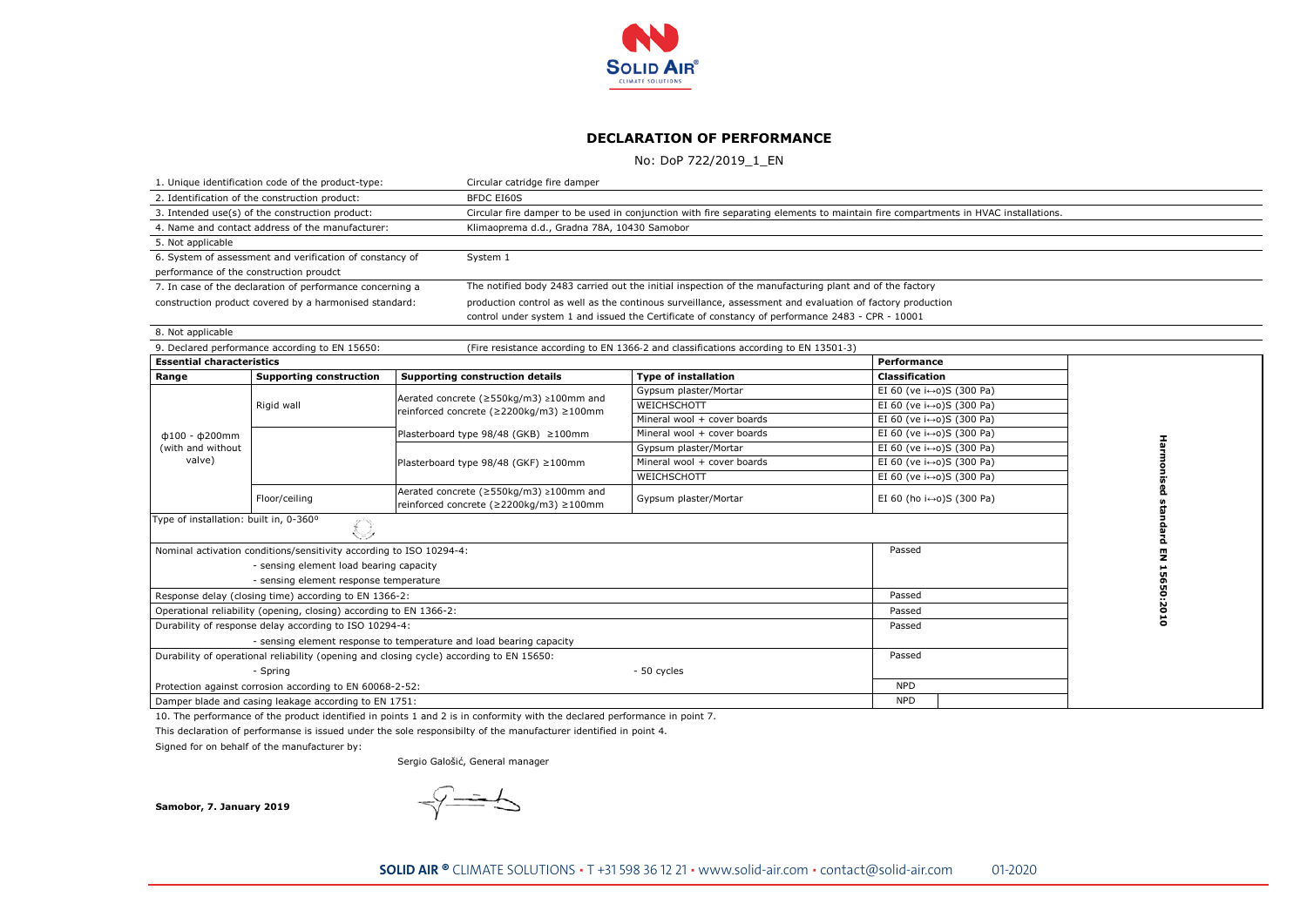

## **DECLARATION OF PERFORMANCE**

No: DoP 723/2019\_1\_EN

|                                                                      | 1. Unique identification code of the product-type:                  | Circular catridge fire damper                                                            |                                                                                                                                   |                                             |   |  |  |
|----------------------------------------------------------------------|---------------------------------------------------------------------|------------------------------------------------------------------------------------------|-----------------------------------------------------------------------------------------------------------------------------------|---------------------------------------------|---|--|--|
|                                                                      | 2. Identification of the construction product:                      | <b>BFDC EI90S</b>                                                                        |                                                                                                                                   |                                             |   |  |  |
|                                                                      | 3. Intended use(s) of the construction product:                     |                                                                                          | Circular fire damper to be used in conjunction with fire separating elements to maintain fire compartments in HVAC installations. |                                             |   |  |  |
|                                                                      | 4. Name and contact address of the manufacturer:                    |                                                                                          | Klimaoprema d.d., Gradna 78A, 10430 Samobor                                                                                       |                                             |   |  |  |
| 5. Not applicable                                                    |                                                                     |                                                                                          |                                                                                                                                   |                                             |   |  |  |
| 6. System of assessment and verification of constancy of<br>System 1 |                                                                     |                                                                                          |                                                                                                                                   |                                             |   |  |  |
|                                                                      | performance of the construction proudct                             |                                                                                          |                                                                                                                                   |                                             |   |  |  |
|                                                                      | 7. In case of the declaration of performance concerning a           |                                                                                          | The notified body 2483 carried out the initial inspection of the manufacturing plant and of the factory                           |                                             |   |  |  |
|                                                                      | construction product covered by a harmonised standard:              |                                                                                          | production control as well as the continous surveillance, assessment and evaluation of factory production                         |                                             |   |  |  |
|                                                                      |                                                                     |                                                                                          | control under system 1 and issued the Certificate of constancy of performance 2483 - CPR - 10002                                  |                                             |   |  |  |
| 8. Not applicable                                                    |                                                                     |                                                                                          |                                                                                                                                   |                                             |   |  |  |
|                                                                      | 9. Declared performance according to EN 15650:                      |                                                                                          | (Fire resistance according to EN 1366-2 and classifications according to EN 13501-3)                                              |                                             |   |  |  |
| <b>Essential characteristics</b>                                     |                                                                     |                                                                                          |                                                                                                                                   | Performance                                 |   |  |  |
| Range                                                                | <b>Supporting construction</b>                                      | Supporting construction details                                                          | <b>Type of installation</b>                                                                                                       | <b>Classification</b>                       |   |  |  |
|                                                                      |                                                                     | Aerated concrete (≥550kg/m3) ≥100mm and<br>reinforced concrete (≥2200kg/m3) ≥100mm       | Gypsum plaster/Mortar                                                                                                             | EI 90 (ve $i \leftrightarrow o$ )S (300 Pa) |   |  |  |
|                                                                      | Rigid wall                                                          |                                                                                          | WEICHSCHOTT                                                                                                                       | EI 90 (ve i↔o)S (300 Pa)                    |   |  |  |
|                                                                      |                                                                     |                                                                                          | Mineral wool + cover boards                                                                                                       | EI 90 (ve i↔o)S (300 Pa)                    |   |  |  |
| $\phi$ 100 - $\phi$ 200mm                                            |                                                                     | Plasterboard type 98/48 (GKB) ≥100mm                                                     | Mineral wool + cover boards                                                                                                       | EI 60 (ve $i \leftrightarrow o$ )S (300 Pa) |   |  |  |
| (with and without                                                    |                                                                     |                                                                                          | Gypsum plaster/Mortar                                                                                                             | EI 90 (ve i↔o)S (300 Pa)                    |   |  |  |
| valve)                                                               |                                                                     | Plasterboard type 98/48 (GKF) ≥100mm                                                     | Mineral wool + cover boards                                                                                                       | EI 90 (ve i↔o)S (300 Pa)                    |   |  |  |
|                                                                      |                                                                     |                                                                                          | WEICHSCHOTT                                                                                                                       | EI 90 (ve $i\leftrightarrow o$ )S (300 Pa)  |   |  |  |
|                                                                      | Floor/ceiling                                                       | Aerated concrete (≥550kg/m3) ≥100mm and<br>reinforced concrete (≥2200kg/m3) ≥100mm       | Gypsum plaster/Mortar                                                                                                             | EI 90 (ho $i\leftrightarrow o$ )S (300 Pa)  |   |  |  |
| Type of installation: built in, 0-360°                               | L)                                                                  |                                                                                          |                                                                                                                                   |                                             |   |  |  |
|                                                                      | Nominal activation conditions/sensitivity according to ISO 10294-4: |                                                                                          |                                                                                                                                   | Passed                                      |   |  |  |
|                                                                      | - sensing element load bearing capacity                             |                                                                                          |                                                                                                                                   |                                             | z |  |  |
|                                                                      | - sensing element response temperature                              |                                                                                          |                                                                                                                                   |                                             |   |  |  |
|                                                                      | Response delay (closing time) according to EN 1366-2:               |                                                                                          | Passed                                                                                                                            | 5650:2010                                   |   |  |  |
|                                                                      | Operational reliability (opening, closing) according to EN 1366-2:  |                                                                                          | Passed                                                                                                                            |                                             |   |  |  |
|                                                                      | Durability of response delay according to ISO 10294-4:              |                                                                                          | Passed                                                                                                                            |                                             |   |  |  |
|                                                                      |                                                                     | - sensing element response to temperature and load bearing capacity                      |                                                                                                                                   |                                             |   |  |  |
|                                                                      |                                                                     | Durability of operational reliability (opening and closing cycle) according to EN 15650: |                                                                                                                                   | Passed                                      |   |  |  |
|                                                                      | - Spring                                                            |                                                                                          |                                                                                                                                   |                                             |   |  |  |
|                                                                      | Protection against corrosion according to EN 60068-2-52:            |                                                                                          | <b>NPD</b>                                                                                                                        |                                             |   |  |  |
|                                                                      | Damper blade and casing leakage according to EN 1751:               |                                                                                          | <b>NPD</b>                                                                                                                        |                                             |   |  |  |

10. The performance of the product identified in points 1 and 2 is in conformity with the declared performance in point 7.

This declaration of performanse is issued under the sole responsibilty of the manufacturer identified in point 4.

Signed for on behalf of the manufacturer by:

Sergio Galošić, General manager

 **Samobor, 7. January 2019**

 $\sqrt{2}$